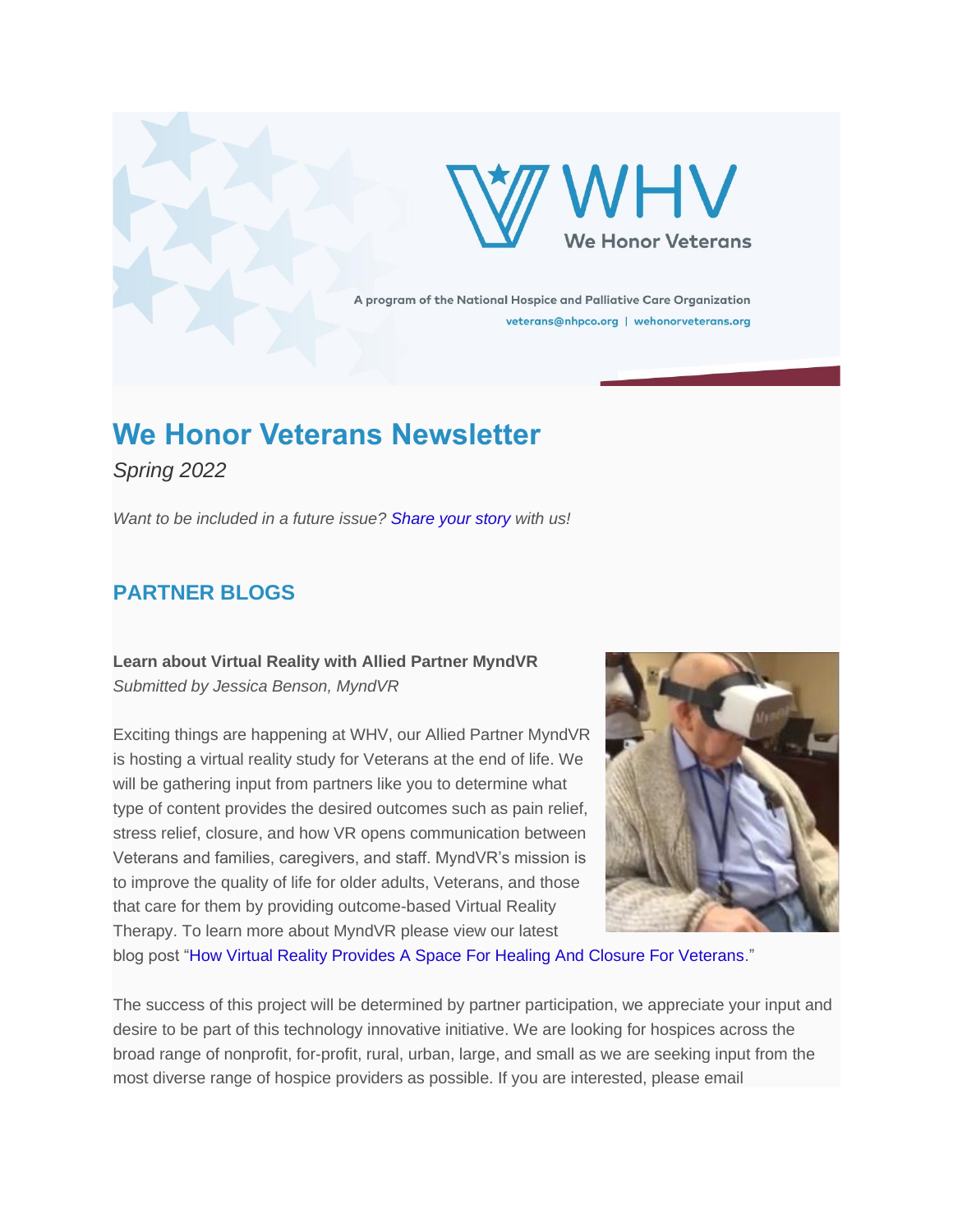[veterans@nhpco.org](mailto:veterans@nhpco.org) and we will pass your contact info along to our research team conducting the study. [Learn more about MyndVR](https://nam11.safelinks.protection.outlook.com/?url=http%3A%2F%2Fnhpco-netforum.informz.net%2Fz%2FcjUucD9taT04NjY3NzI0JnA9MSZ1PTgyMzI5OTM5NyZsaT03NTQ5MjE5Ng%2Findex.html&data=04%7C01%7Ctweiss%40mjhs.org%7C83fef4a5e0994c5732d708da08fcac00%7C00e7ba7e2434448894c99fcda612f634%7C0%7C0%7C637832178568355495%7CUnknown%7CTWFpbGZsb3d8eyJWIjoiMC4wLjAwMDAiLCJQIjoiV2luMzIiLCJBTiI6Ik1haWwiLCJXVCI6Mn0%3D%7C3000&sdata=jTIBk6JFqclbl0tWwS6PMhEDz33ci6tlLEb95nbu2xs%3D&reserved=0) on their website.

## **NEWS & RESOURCES FROM WHV**

#### **VA Benefits Resources Reminder**

WHV has created abbreviated versions of two VA benefits brochures, making the key information easy to print and access. We also hosted a webinar with VA Benefits experts last month. Access the resources at these links:

- [Burial Benefits for Veterans and their Families](https://nam11.safelinks.protection.outlook.com/?url=http%3A%2F%2Fnhpco-netforum.informz.net%2Fz%2FcjUucD9taT04NjY3NzI0JnA9MSZ1PTgyMzI5OTM5NyZsaT03NTQ5MjE5Nw%2Findex.html&data=04%7C01%7Ctweiss%40mjhs.org%7C83fef4a5e0994c5732d708da08fcac00%7C00e7ba7e2434448894c99fcda612f634%7C0%7C0%7C637832178568355495%7CUnknown%7CTWFpbGZsb3d8eyJWIjoiMC4wLjAwMDAiLCJQIjoiV2luMzIiLCJBTiI6Ik1haWwiLCJXVCI6Mn0%3D%7C3000&sdata=gUBf%2F%2B2emWXIvGfWe1WfxXtHvb8WTCCfjIAZr5uSJFA%3D&reserved=0)
- [Survivor Benefits and Services for Veterans and their Families](https://nam11.safelinks.protection.outlook.com/?url=http%3A%2F%2Fnhpco-netforum.informz.net%2Fz%2FcjUucD9taT04NjY3NzI0JnA9MSZ1PTgyMzI5OTM5NyZsaT03NTQ5MjE5OA%2Findex.html&data=04%7C01%7Ctweiss%40mjhs.org%7C83fef4a5e0994c5732d708da08fcac00%7C00e7ba7e2434448894c99fcda612f634%7C0%7C0%7C637832178568355495%7CUnknown%7CTWFpbGZsb3d8eyJWIjoiMC4wLjAwMDAiLCJQIjoiV2luMzIiLCJBTiI6Ik1haWwiLCJXVCI6Mn0%3D%7C3000&sdata=9KNUXmwXYtLF4yJAcGtyYEQyS8nxgCComta25%2FVdipo%3D&reserved=0)
- [Webinar Recording: VA Benefits for Veterans With Serious Illness and Their Families](https://nam11.safelinks.protection.outlook.com/?url=http%3A%2F%2Fnhpco-netforum.informz.net%2Fz%2FcjUucD9taT04NjY3NzI0JnA9MSZ1PTgyMzI5OTM5NyZsaT03NTQ5MjE5OQ%2Findex.html&data=04%7C01%7Ctweiss%40mjhs.org%7C83fef4a5e0994c5732d708da08fcac00%7C00e7ba7e2434448894c99fcda612f634%7C0%7C0%7C637832178568355495%7CUnknown%7CTWFpbGZsb3d8eyJWIjoiMC4wLjAwMDAiLCJQIjoiV2luMzIiLCJBTiI6Ik1haWwiLCJXVCI6Mn0%3D%7C3000&sdata=c%2BBR%2Fn5D5WnA%2FN3zYe0ax21RIwd5StlN3YBj02on7es%3D&reserved=0)

#### **Welcome Home Vietnam Veterans Day**

March 29, 2022 is Welcome Home Vietnam Veterans Day. We want to hear what our partners are doing to honor this day. [Submit your event](https://nam11.safelinks.protection.outlook.com/?url=http%3A%2F%2Fnhpco-netforum.informz.net%2Fz%2FcjUucD9taT04NjY3NzI0JnA9MSZ1PTgyMzI5OTM5NyZsaT03NTQ5MjIwMA%2Findex.html&data=04%7C01%7Ctweiss%40mjhs.org%7C83fef4a5e0994c5732d708da08fcac00%7C00e7ba7e2434448894c99fcda612f634%7C0%7C0%7C637832178568355495%7CUnknown%7CTWFpbGZsb3d8eyJWIjoiMC4wLjAwMDAiLCJQIjoiV2luMzIiLCJBTiI6Ik1haWwiLCJXVCI6Mn0%3D%7C3000&sdata=GGd6bE4MA3ryrt5%2BWPQNb0dq0INEq%2FHrnoqI5EUx3sY%3D&reserved=0) to the WHV events calendar and share your stories and photos with us at [veterans@nhpco.org.](mailto:veterans@nhpco.org)

#### **Thank You for Participating in the Annual Survey**

Thank you to those who participated in this year's partner survey – we greatly appreciate you taking the time to share your thoughts, feedback, and input on the program and how we may continue to evolve it over the coming year. If you did not get a chance to fill it out but have something to share about the program, WHV Team, or your work with VA staff please do not hesitate to reach out to us at [veterans@nhpco.org.](mailto:veterans@nhpco.org)

## **NEWS FROM VA**

#### **VA Amplifies Access to Home, Community-Based Services for Eligible Veterans**

"The Department of Veterans Affairs' Office of Geriatrics and Extended Care is expanding its Home-Based Primary Care, Medical Foster Home and Veteran-Directed Care programs to make them available at all VA medical centers by the end of fiscal year 2026. VA will add 58 medical foster homes and 70 Veteran-directed care programs to VAMCs across the nation and add 75 homebased primary care teams to areas with the highest unmet need," according to the [VA press release.](https://nam11.safelinks.protection.outlook.com/?url=http%3A%2F%2Fnhpco-netforum.informz.net%2Fz%2FcjUucD9taT04NjY3NzI0JnA9MSZ1PTgyMzI5OTM5NyZsaT03NTQ5MjIwMQ%2Findex.html&data=04%7C01%7Ctweiss%40mjhs.org%7C83fef4a5e0994c5732d708da08fcac00%7C00e7ba7e2434448894c99fcda612f634%7C0%7C0%7C637832178568355495%7CUnknown%7CTWFpbGZsb3d8eyJWIjoiMC4wLjAwMDAiLCJQIjoiV2luMzIiLCJBTiI6Ik1haWwiLCJXVCI6Mn0%3D%7C3000&sdata=eZ2y2PvYgreAi%2FqY9gNLMyceVwGF69PJ2wAV6aV6uCo%3D&reserved=0)

### **IN MEMORIAM**